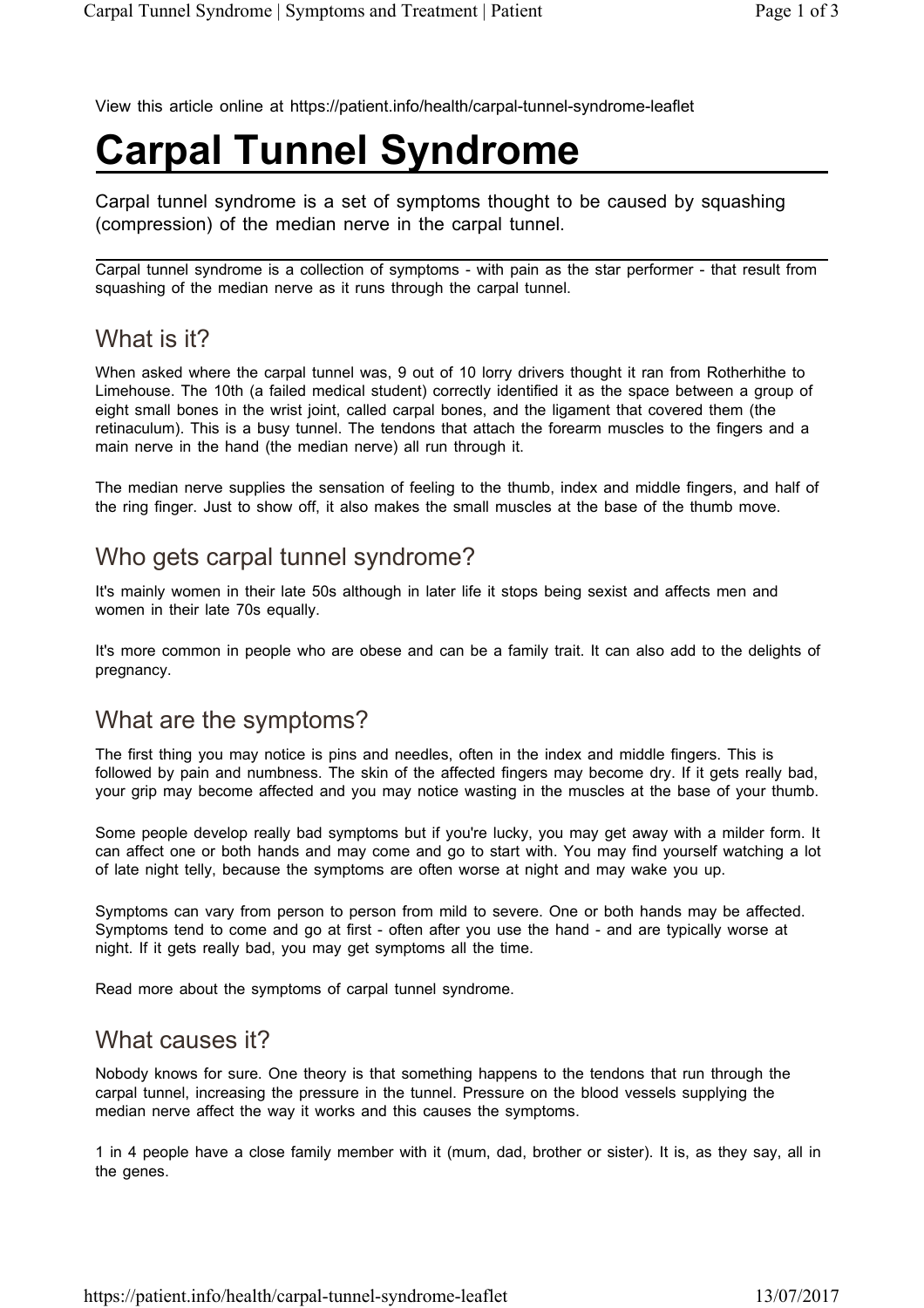You're also more likely to get it if your wrist joint is done in. Fractures and rheumatoid arthritis may lead to carpal tunnel syndrome.

Conditions that lead to your body (including your wrist) becoming water-logged can also cause it, such as pregnancy, obesity and an underactive thyroid gland. The condition can also be caused by a whole ragbag of unusual cysts and swellings arising from tendons or blood vessels.

Learn more about the causes of carpal tunnel syndrome.

# Do I need any tests?

Often the symptoms are so typical that no tests are needed to confirm the diagnosis. However, these days you can't get far in a hospital without some techie wanting to try out his or her new toy. So, you may end up with an ultrasound or MRI scan. These can actually be quite useful in confirming the diagnosis and pinpointing areas that need treatment.

You may also be asked to have a nerve conduction test. This tests how long it takes for a slow speed electric impulse to go from one end of the median nerve to the other.

Find out more about the diagnosis of carpal tunnel syndrome.

## What are the treatment options?

#### **General measures**

Don't overuse your wrist and do try to lose some weight if you're a bit chubby. Painkillers may help and you may also need treatment for any associated condition such as arthritis.

#### **Not treating may be an option**

Some people don't need treatment, especially if they're aged under 30 years.

#### **A wrist splint**

A removable wrist splint (brace) is often the first thing to try. Often, people find wearing the splint at night is enough.

#### **A steroid injection**

A shot of steroid in or near the carpal tunnel often does the trick, although in some people the symptoms came back after a year.

#### **Surgery**

If you have severe symptoms you will almost certainly need an operation. However, the experts haven't quite worked out if surgery or an injection is best for people with moderate symptoms. Until this research is completed, you might as well flip a coin (but mind your wrist).

The operation involves cutting the ligament over the front of the wrist to ease the pressure on the median nerve. It's usually done under local anaesthetic. Complications are rare but can occur.

#### **Other treatments**

Lots of different treatments have been tried but they haven't been studied as well as the options mentioned above. You pays your money and you takes your choice.

### Which is the best treatment for me?